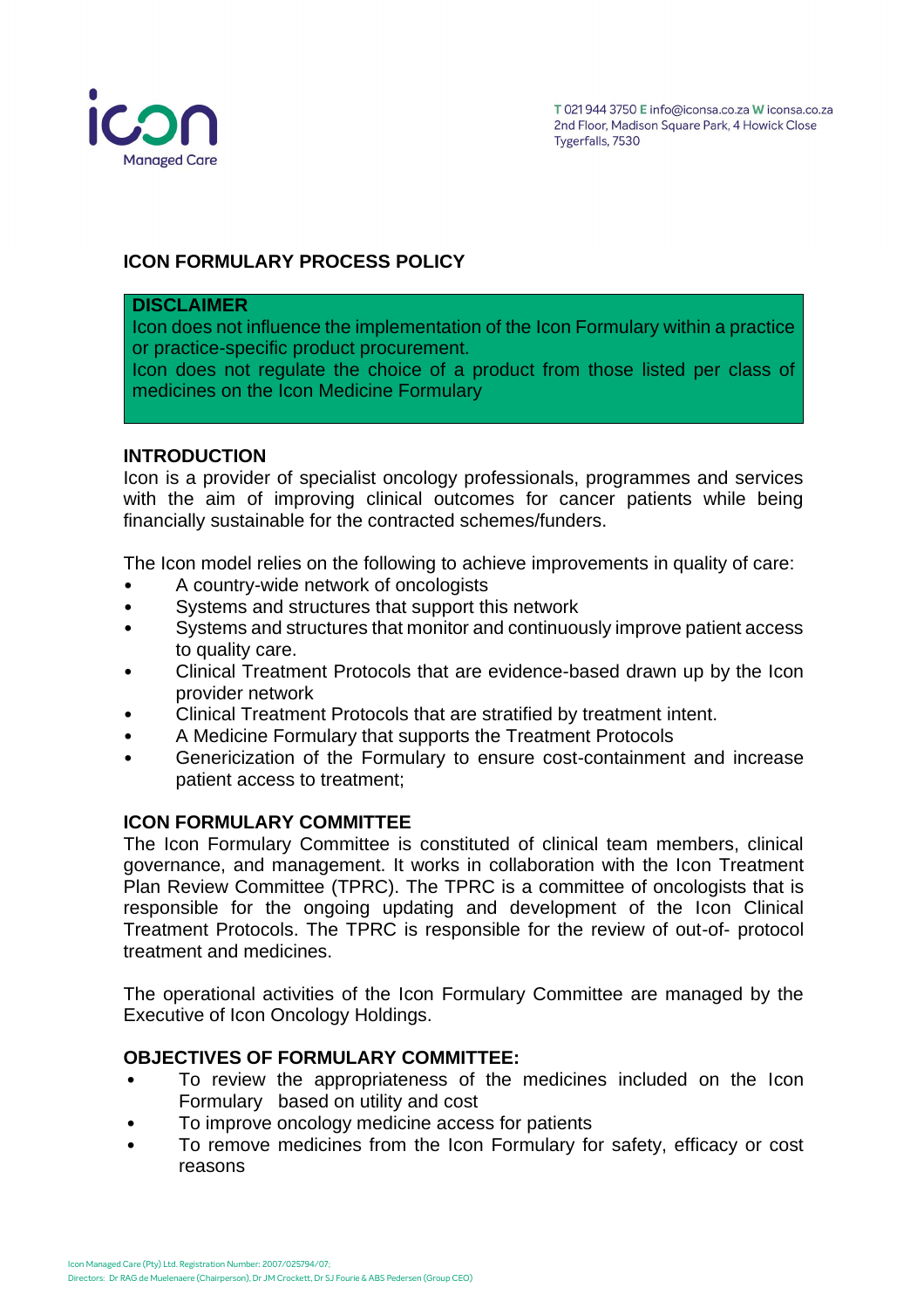

- To review new oncology medicines that are registered with the South African Health Products Regulatory Authority (SAHPRA)
- To deal with any other issues related to the Icon Formulary

# **TIMELINES**

- All current Icon Formulary medicines will be re-evaluated for inclusion in the Formulary every 3 months.
- A new version of the Formulary will be released once a quarter.
- All applications for inclusion of existing medicines (this does not include new chemical entities (NCEs) or existing medicines with new indications) must be received 1 month prior to the announced release date of the next Formulary.
- All applications for inclusion of registered NCEs will be evaluated within 6 months of receipt of the application by the Formulary Committee and will be considered for inclusion in the Formulary at the first subsequent Formulary Committee meeting.
- All applications for inclusion of existing medicines with new indications will be evaluated within 6 months of receipt of the application by the Formulary Committee and will be considered for inclusion in the Formulary at the first subsequent Formulary Committee meeting.
- All applications for inclusion in the Icon Treatment Protocol for NCEs and existing medicines with new indications may be referred to the Formulary Committee and Icon TPRC for evaluation for inclusion in the Icon Treatment Protocol update. Any update becomes effective at the beginning of the next calendar year, in line with medical schemes' benefit cycles.
- All new entity applications submitted for consideration for the subsequent years' protocols, need to be submitted (Registered, SEP approved, review fee processed) by no later than 30 September each year. Agents submitted for review after this date will be prioritised for review at the discretion of the Icon Formulary Committee. Please note, agents submitted for review after this date are **unlikely** to be included in the subsequent years protocols as this fall outside protocol publication and / or scheme benefit engagement timelines. These agents, however, will be available for selection on the eAuth platform and subject to Out of Protocol review.
- An exemption to the above process will be considered in the following circumstances where:
	- The NCE makes a significant impact on clinical outcomes at a cost that is deemed affordable
	- The NCE is less expensive than drugs within the same class that are already included in the protocol and Formulary
	- There is no generic of the medicine currently on the Formulary and inclusion of such a generic medicine will result in a significant cost saving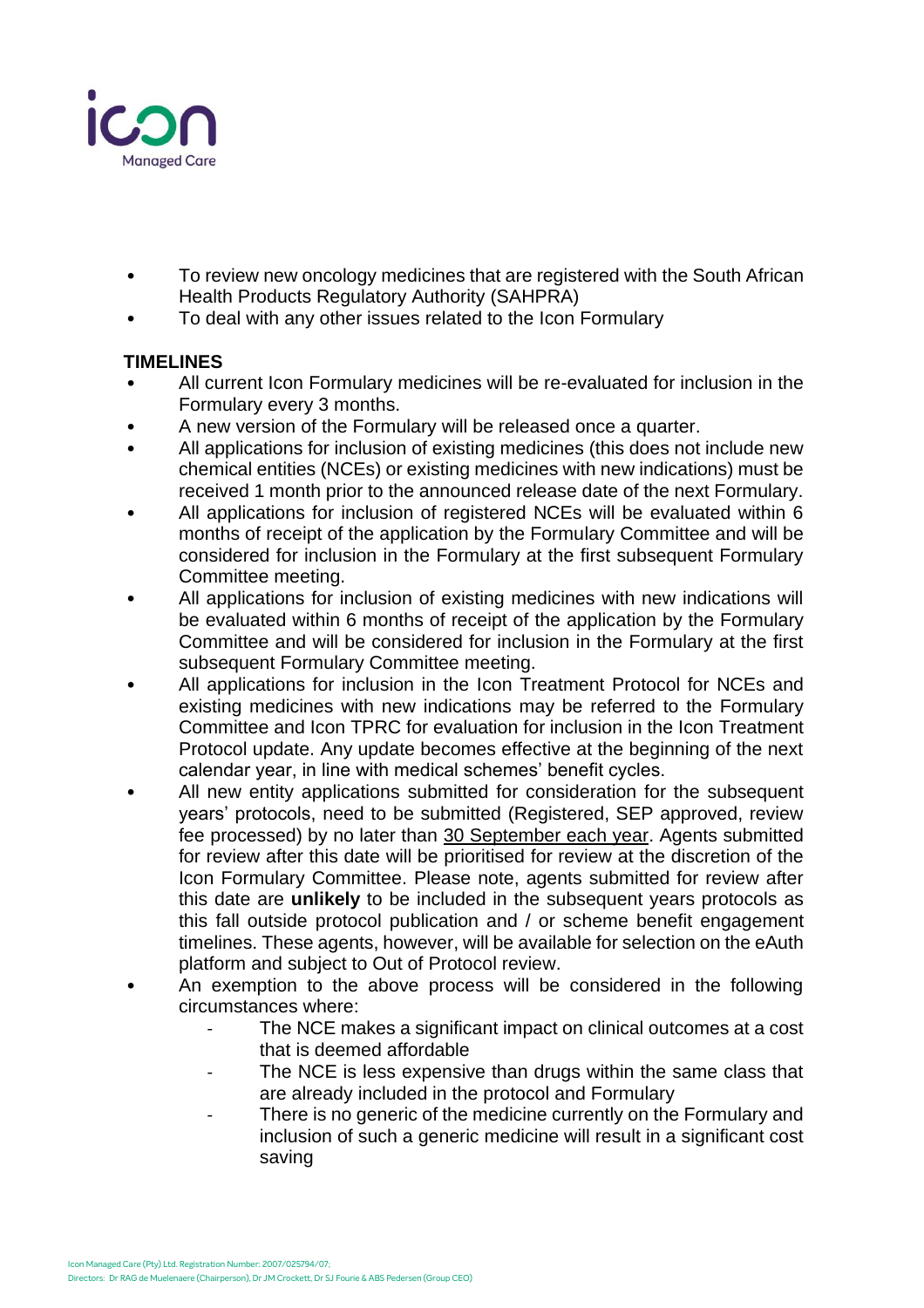

There is a new formulation that significantly allows ease of administration of the medicine without significant cost implications

### **Note:**

For all exceptional cases, an evidence-based approach will be followed. The benefit of earlier inclusion of a medicine on the Formulary will be weighed up against the negatives of delaying inclusion until the next update of the Formulary. Some factors that will be considered are:

- the frequency with which the medicine may be prescribed
- the outcomes that may be achieved with the medicine
- the cost savings

Any NCE that is deemed essential for inclusion into the Treatment Protocols before the new Treatment Protocols become effective, will be timeously communicated with the requisite motivation to contracted medical schemes in relation to the:

- Clinical benefit
- Financial impact

# **RULES RELATING TO THE FORMULARY**

The Committee will consider proposals that could facilitate greater equity in oncology care. This will form the basis for the process of the inclusion of medicines in the Formulary.

Only Formulary medicines will be available for authorisation via eAuth® without motivation. Non-Formulary medicines will require a motivation from the treating oncologist. This must be submitted to the Icon TPRC for evaluation via the Out of Protocol (OOP) eAuth® route.

#### **POLICY GUIDELINES**

# **Selection Criteria for inclusion in the Formulary**

The criteria and selection process for medicines to be included in the Icon Medicine Formulary will be periodically reviewed and updated by the Icon Formulary Committee. The process will be objective, and evidence based. The level of evidence submitted will be evaluated in line with the SORT Hierarchy of the levels of evidence. High-quality Randomized Clinical Trials (RCT) or meta-analyses of similar RCTs will be considered to be good quality evidence.

The basic criteria for inclusion of a medicine on the Icon Formulary are:

- Medicines that are part of the Icon Treatment Protocols
- Medicines with adequate and sound data of efficacy and safety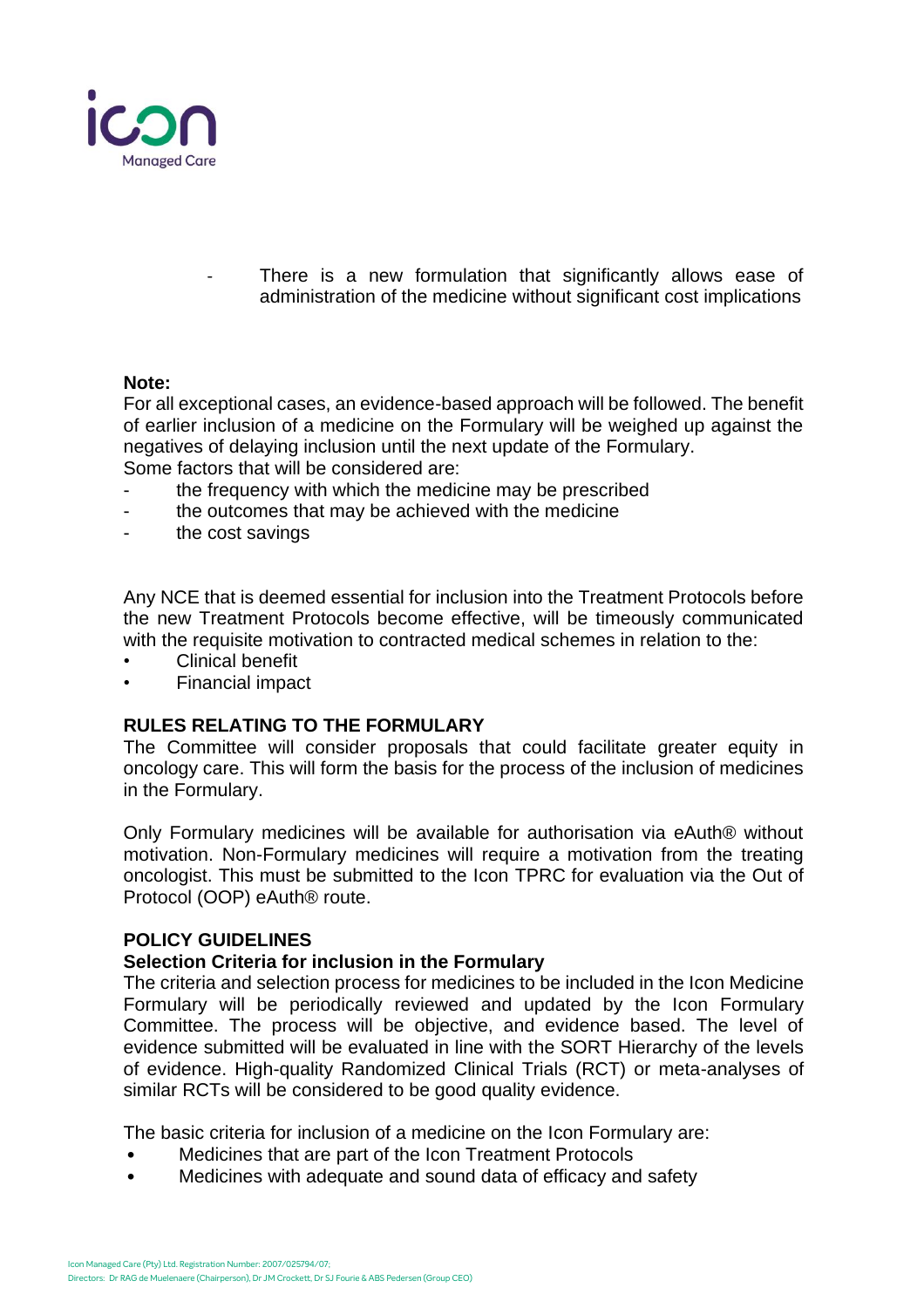

- Medicines that are available in a dosage form in which adequate quality, including bioavailability and pharmaceutical equivalence can be assured
- Medicines that have demonstrated stability under the anticipated local conditions of storage and use

Decisions of the choice of a medicine for inclusion on the Formulary will also depend on:

- The relative efficacy, safety, quality, price and availability of two or more medicines that are similar in all the above respects
- Sufficient stock of a medicine in the formulations listed at quantities required for seamless national availability
- The comparative cost calculations of medicines. This will include the cost of the total treatment and not only the unit cost of the medicine
- For a newly registered generic medicine where other similar medicines are already on the Formulary, the application for inclusion will have to demonstrate, in addition to efficacy, safety and availability, a significant price advantage over the medicine already on the Formulary.

# **PRICING POLICY**

# **Benchmark Price**

The benchmark price will be determined for a group of medicines with the same active ingredient and formulation.

This benchmark price is the lowest price of a branded product within the group of medicines with a similar active ingredient that adheres to the policy guidelines above.

All medicines with the same active ingredient and within 15% of the benchmark price will be included in the Formulary.

# **EXCEPTIONS**

1. Different Product Strengths

Where one product strength is in-formulary and the other product strength is >15% of the benchmark price, the second strength may be considered for inclusion in the Formulary for combination purposes, after careful consideration and at the discretion of the Formulary Committee.

2. Discontinued or long-term OOS\*

The Icon Formulary Committee reserves the right to consider the inclusion or exclusion of a medicine on the Icon Formulary based on the availability. Icon may remove a medicine from the Formulary and e-Auth® system if there is evidence of inconsistent stock and/or supply issues.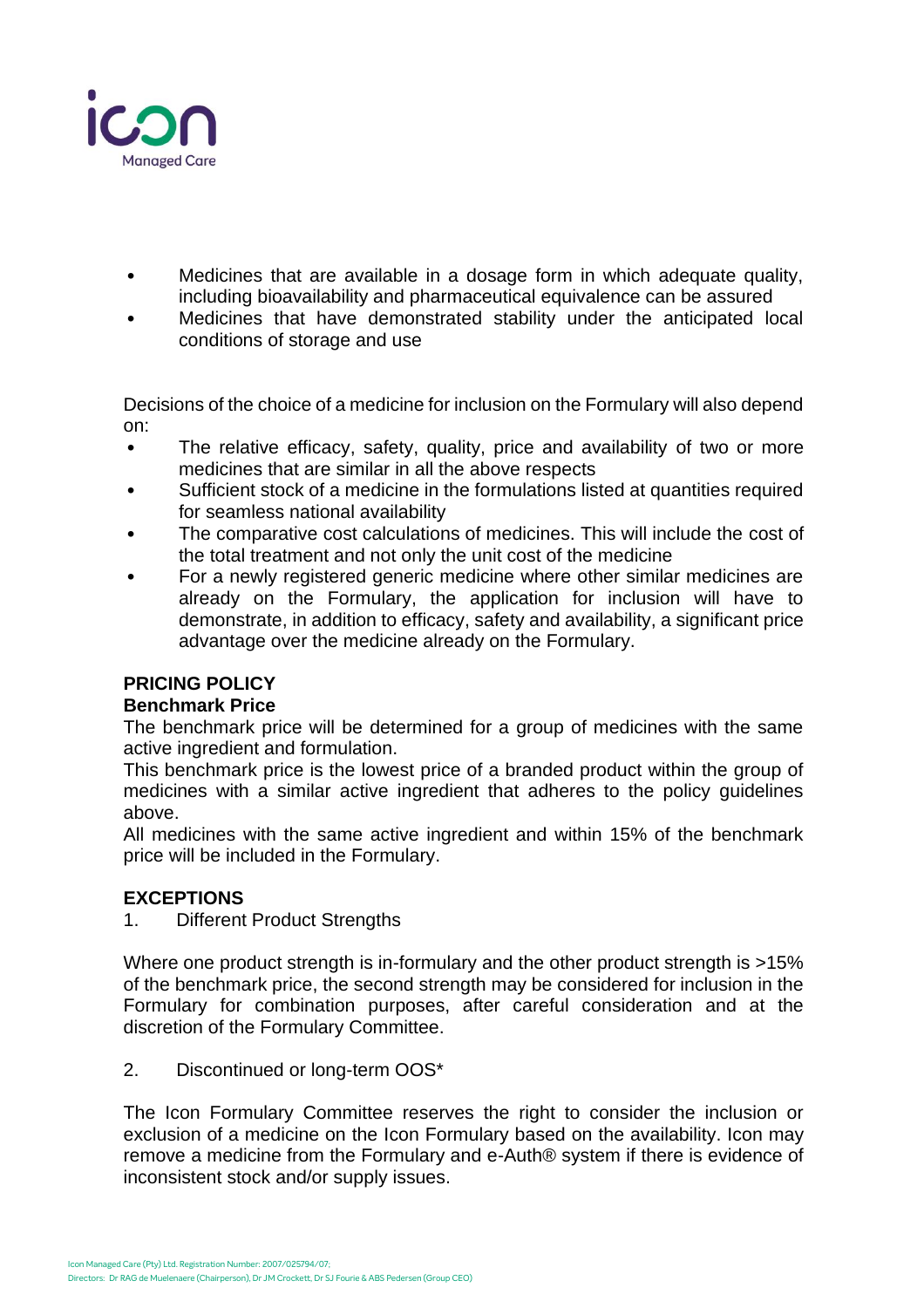

The Committee may also request a stock guarantee from pharmaceutical companies as a criterion for inclusion of a medicine on the Formulary. Where the cheapest product is not readily available, the threshold will be readjusted in a transparent process whereby the average or median cost of the lowest 3 products will be used as benchmark.

- 3. Price changes mid-formulary release
- (i) Pricing reduction resulting in medicine being cheapest in class

If a medicine becomes cheapest in class during Formulary releases, it will be added to the Icon Formulary in the authorization system (e-Auth ®) but will not result in the re-distribution of the Formulary to the service providers or the pharmaceutical companies, or a change in the listed current formulary medications. The subsequent formulary will be updated accordingly, and a notice will be sent to the service providers indicating an addition to the Formulary.

(ii) Price reduction resulting in medicine being within 15% of benchmark price

If a medicine falls within 15% of the benchmark price, but is not the cheapest in class, during formulary releases, it will not be added to the Icon Formulary in the authorization system (e-Auth®). It will, however, be available in the non-Icon Formulary and subject to Out of Protocol review by the TPRC. The subsequent Formulary will be updated accordingly.

- 4. Temporary versus Permanent Price Reductions
- (i) Temporary price reductions will not influence benchmark pricing. Icon will only apply a permanent price as the baseline or benchmark product. If a drug price is reduced temporarily between Formulary releases, the same principle as with permanent price reductions above will apply, i.e. it will only show on the e-Auth® system if the temporary price reduction makes it cheapest in class, formulation and strength.
- (ii) For any product included on the Icon Medicine Formulary based on a temporary price reduction, and a significant increase in the price occurs between published formularies, the product will be removed from e-Auth® system at the discretion of the Formulary Committee.
- 5. Unregistered (Section21) and Compassionate-use medicines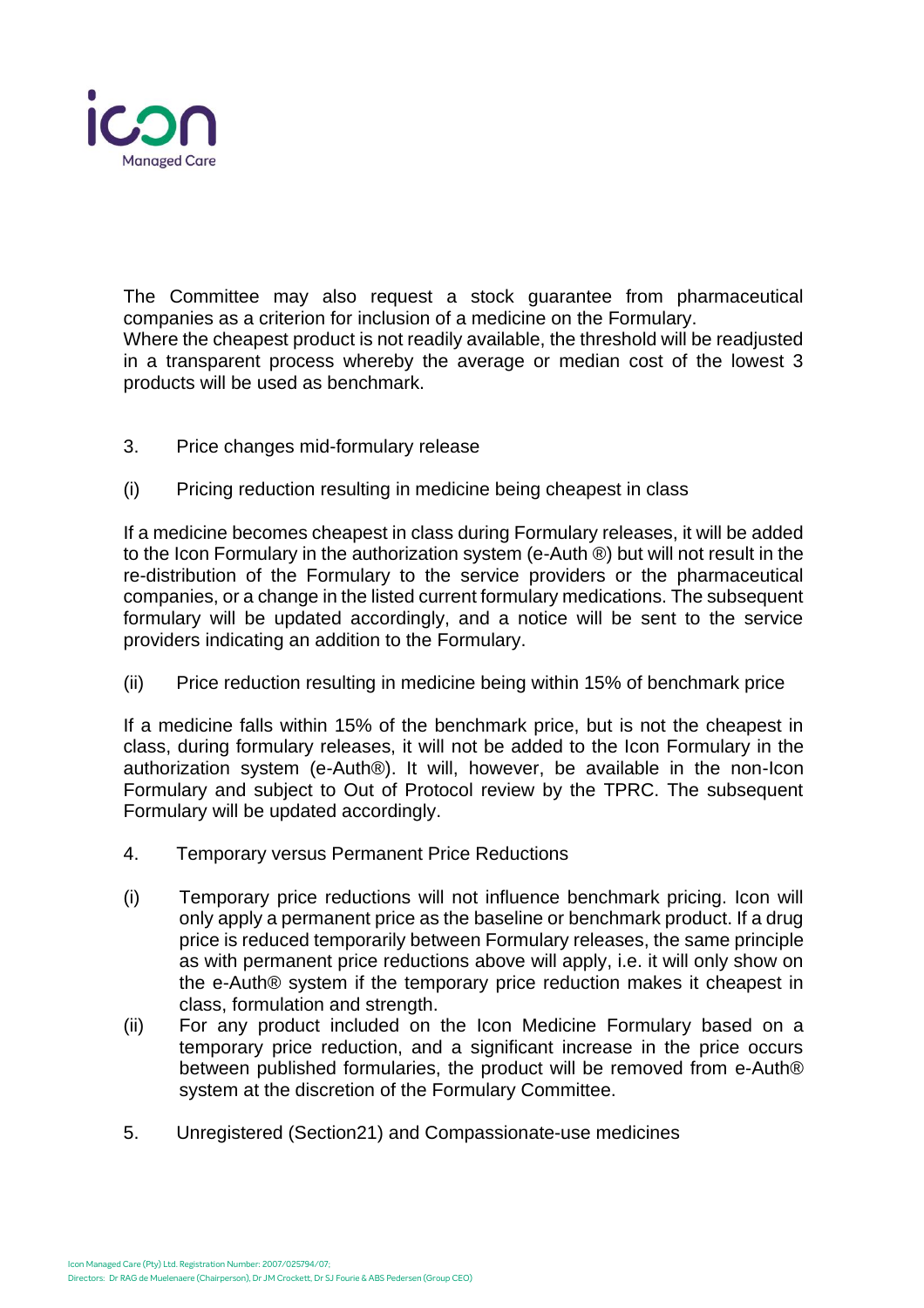

These medicines are exempt from SEP (unregulated) and do not appear on the Icon Medicine Formulary. In the event of the discontinuation or long-term stock outage of a registered medicine that is on the Icon Treatment Protocol, a suitable section 21 replacement will be considered for inclusion on the Icon Medicine Formulary, at the discretion of the Formulary Committee.

6. Continuation of non-formulary treatment

For non-Icon patients who become Icon patients due to transfer of care, and who have already been established on a non-Formulary medicine, application for continuation of the said medication may be reasonably granted and is subject to review as an out of protocol request by the TPRC.

7. Serious adverse events\*

In the instance where a medicine no longer demonstrates acceptable safety, and where this medication is under investigation by the MCC, this medication will be removed from the Formulary, while pending investigation, at the discretion of the Icon Formulary Committee.

\* Medicines that no longer demonstrate acceptable safety, therapeutic value or 'value for money', stability or sufficient stock nationally will be removed from the Formulary at the discretion of the Icon Formulary Committee.

8. Single available agents on Formulary

In the instance where no alternative products in a class of medicines fall within 15% of the benchmark price, only that medicine will appear on the formulary. All the medicines in such a group not within 15% of the benchmark price will be excluded in the Formulary, as per normal processes. If, however, there are concerns regarding stock supply, the next cheapest medicine in that class may be included

9. Permanent significant price reductions

Significant permanent price reductions may potentially impact the placement of a product within the Clinical Protocols between protocol publications. Decision to review a product in the setting of a significant and permanent price reduction is at the discretion of the Icon Formulary Committee and Clinical Protocols Review Committee. A benchmark of at least 30% reduction in cost, which results in a meaningful reduction in cost, and where there is an identified unmet clinical need, would be required to qualify for consideration of review. No review fee will be charged in this setting.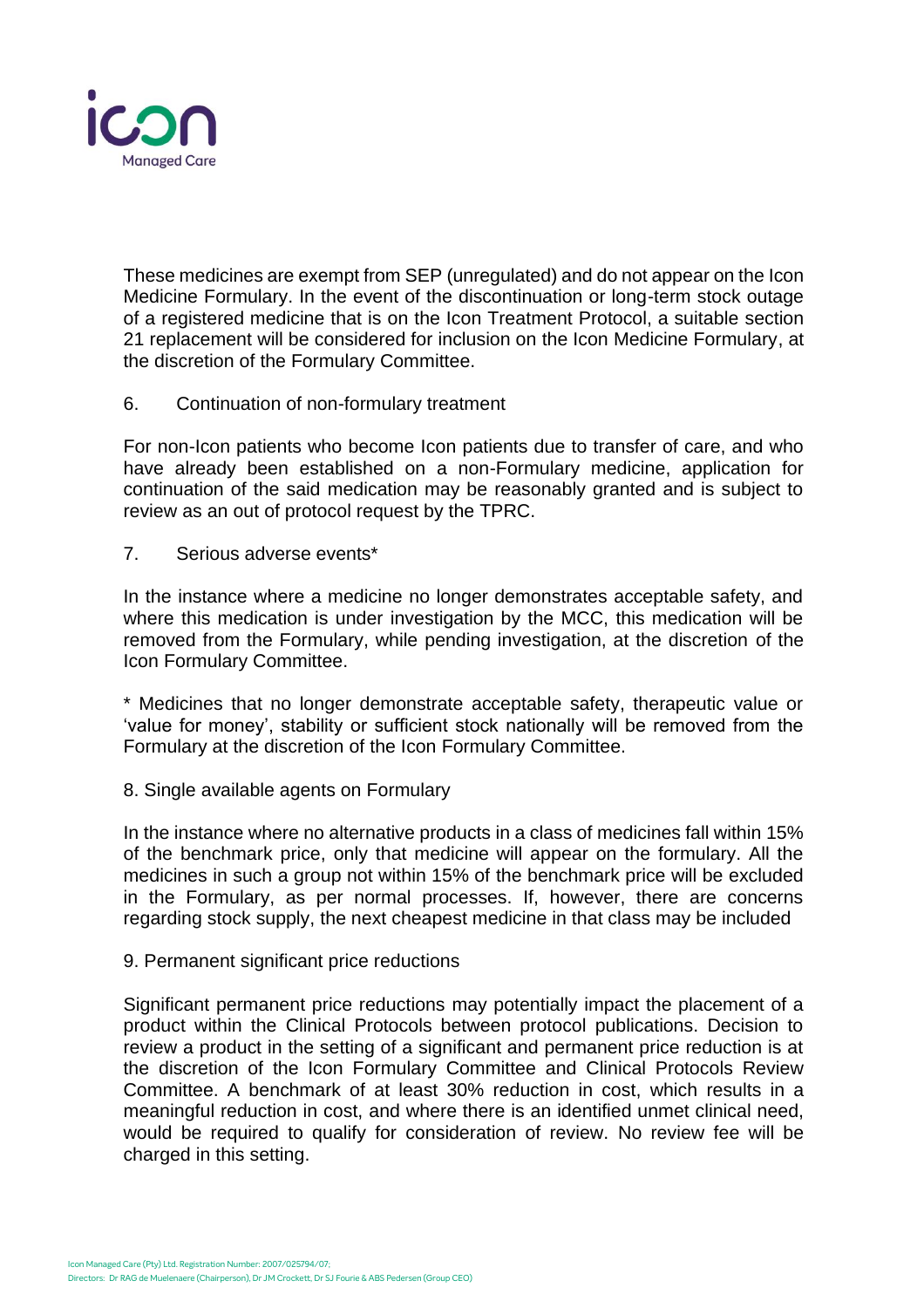

**NB. The Icon Formulary Committee strongly urge pharmaceutical companies to alert us promptly of any safety or supply issues or information about a potential supply shortage or stoppage of a product. This will assist Icon in alerting Icon network practices timeously to these issues and so prevent potential harm to patients.** 

# **ADDITIONS & DELETIONS OF MEDICINES**

Any applications to add medicines or new formulations to the Icon Formulary must be made in writing to Icon.

Application for Additions & Deletions can be submitted by any contracted Icon Oncologist or representatives from pharmaceutical companies.

**(A) The application for GENERIC (multisource) medicines for which another generic medicine or originator medicine is already currently on the Formulary must contain the following information (unless otherwise stated). Information to be submitted electronically (via email) please:**

- A signed covering letter
- Chemical name
- Therapeutic class
- Trade name
- Supplier name
- Unit price based on SEP (both inclusive and exclusive of VAT)
- Date of launch with information on stock availability
- The MCC approved package insert

**(B) The application for GENERIC medicines for which another multisource generic medicine or originator medicine is NOT currently on the Formulary, the process described below for the Innovator medicines or bio-similar should be followed.**

**(This implies that the originator was probably not considered appropriate for inclusion in the Formulary.)**

### **(C) Applications for INNOVATOR MEDICINES OR BIOSIMILARS must contain the following information (unless otherwise stated):**

- Applicant's name, Signature, Date
- A signed covering letter
- An executive summary
- Chemical name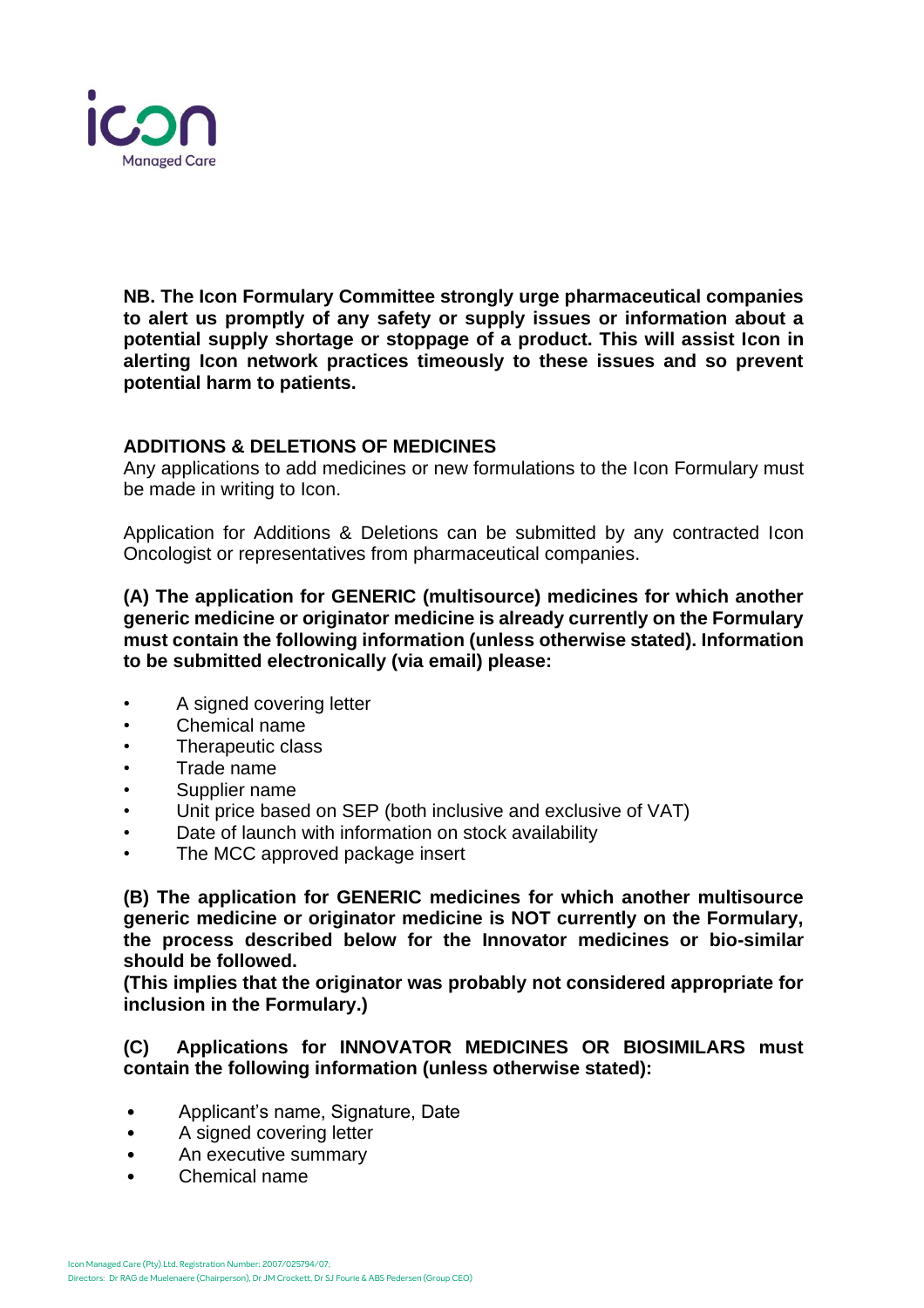

- Therapeutic class
- Trade name
- Supplier name
- Unit price based on SEP both inclusive and exclusive of VAT
- Details of Essential Medicines List (EML) listing or Department of Health's Provincial Formulary listing
	- If so, for which provinces?
- Registered indications for use
- Principal mode(s) of action
- Major adverse effects and drug interactions
- Precautions and contraindications
- Prescribing guidelines with both inclusion and exclusion criteria with specific criteria as well as measurements for stopping or continuing treatment with timelines.
- Average dose and frequency
- Total daily dose
- Average duration of therapy (stipulate maximum as well)
- Cost per cycle
- Cost for duration of treatment specifying the number of cycles
- Cost per benefit year
- The MCC approved package insert
- A list of references used
- Evidence from the literature to support the inclusion on the Icon Formulary
- HTA within SA context.

#### **(D) Review fees for inclusion into the Icon Protocols and Formulary:**

**The review of an application for an innovator medicine for inclusion in the Icon protocols and Formulary**

- **• Basic cost of R50 000 (excl. VAT).**
- **• Additional quotation based on complexity of analysis.**

**The review of an application for a biosimilar for inclusion in the Icon protocols and Formulary** 

- **• Basic cost of R10 000 (excl. VAT).**
- **• Additional quotation based on complexity of analysis.**

**The review of an application for a biosimilar or innovator medicine, already included in the Icon Treatment Protocols, but with the intention of reviewing the placement of the product within the Icon Treatment Protocols (i.e., movement from Enhanced placement to Core placement), in the absence of a change in price or new evidence**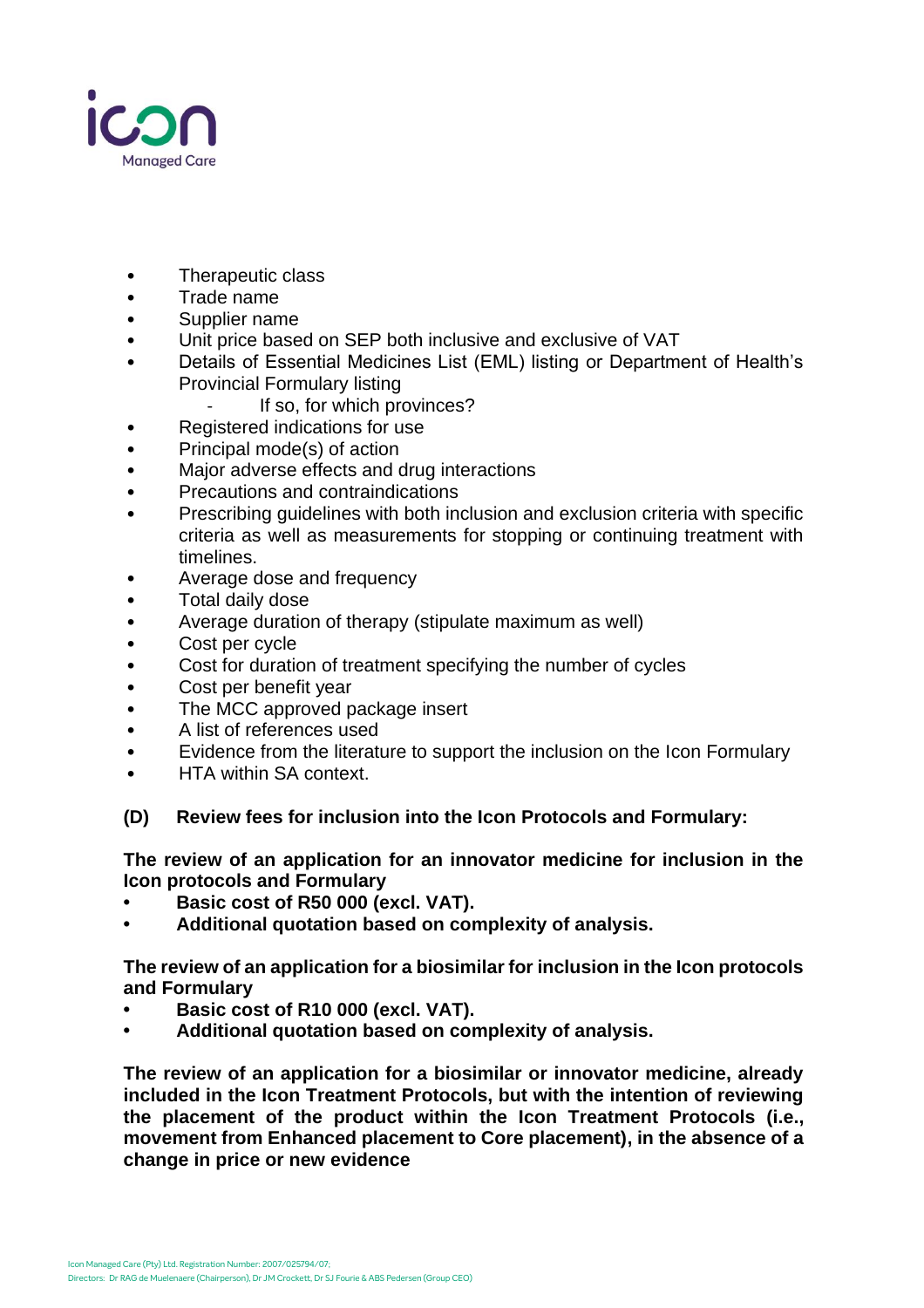

- **• Basic cost of R10 000(excl. VAT).**
- **• Additional quotation based on complexity of analysis.**

Please note, applications for review of placement within the Icon Treatment protocols will only be considered if there is new evidence for submission, or if there has been a change in unit price.

**The review of an application for generic (multisource) medicine for inclusion in the Icon protocols and Formulary:**

**• Basic cost of R5 000 (excl. VAT).**

**NOTE: Product review does not guarantee the inclusion of the medicine in the Icon treatment protocols and formulary as this is a processing fee only.**

**Product reviews are discussed quarterly by the Icon Formulary Committee, and only those for which payment has been received in full by the stipulated date will be considered for discussion at this forum.**

# **APPEALLING THE DECISION FROM THE ICON FORMULARY COMMITTEE:**

(E) Appeal for placement in the Icon Treatment protocols in the setting of **new evidence (i.e. necessitates a full revision of the HTA);**

- **Basic cost of R50 000 (excl. VAT).**
- **• Additional quotation based on complexity of analysis.**

(F) Appeal for placement in the Icon Treatment protocols **in the absence of new evidence.**

• **Basic cost of R10 000 (excl. VAT).**

(G) Appeal for placement in the Icon Treatment protocols in the setting of **a change in price.**

• **Basic cost of R 5000 (excl. VAT).**

Applications for addition or deletion need to be submitted to: Icon Formulary Committee;

PO Box 5098, Tygervalley, 7536.

# **or submitted electronically to: [formulary@iconsa.co.za](mailto:formulary@iconsa.co.za)**